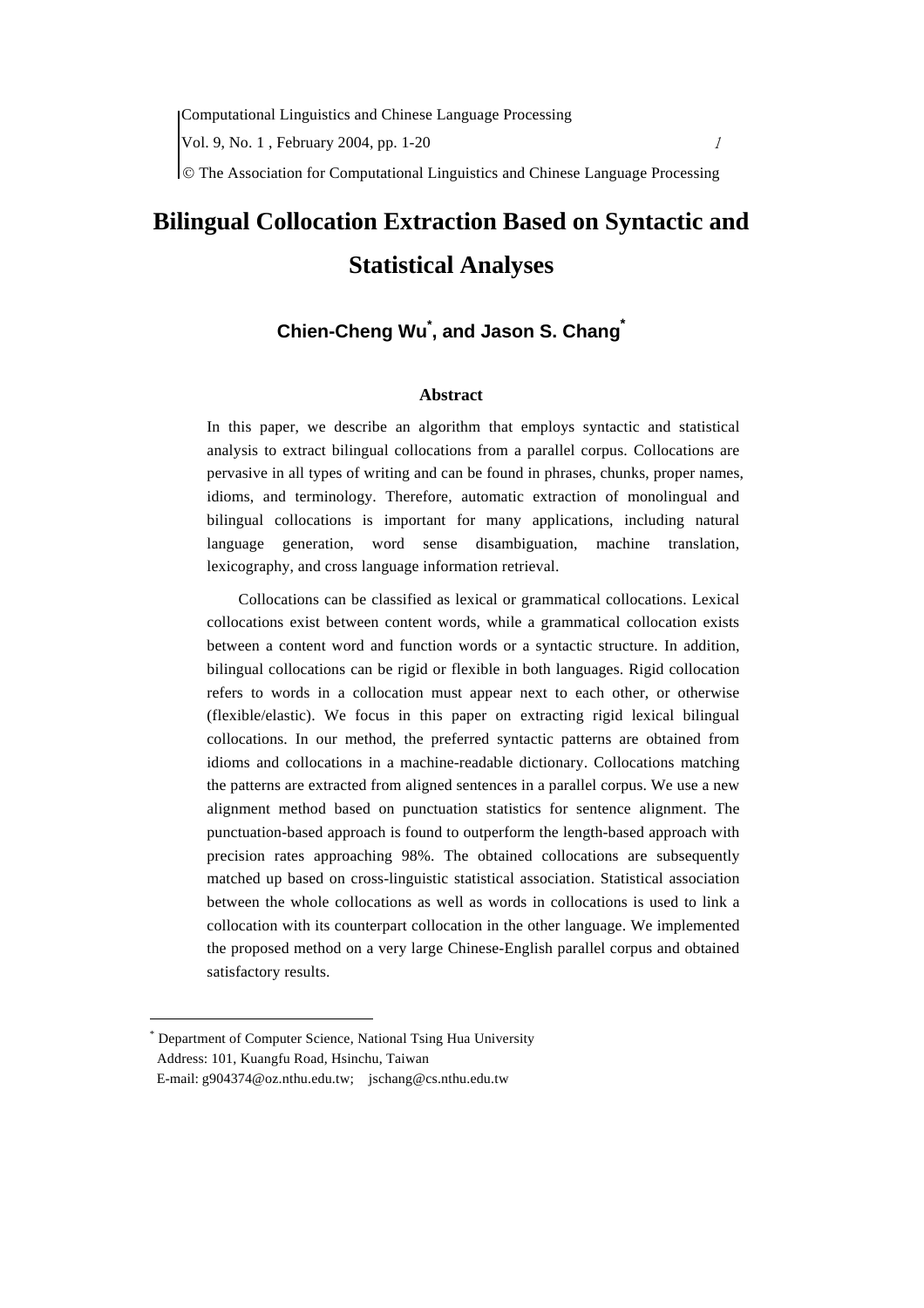## **1. Introduction**

Collocations, like terminology, tends to be lexicalized and to have a somewhat more restricted meaning than the surface forms suggest [Justeson and Katz, 1995]. Collocations are recurrent combinations of words that co-occur more often than they normally would based on chance. The words in a collocation may appear next to each other (rigid collocations) or in other locations (flexible/elastic collocations). On the other hand, collocations can also be classified as lexical or grammatical collocations [Benson, Benson, Ilson, 1986]. Lexical collocations exist between content words, while a grammatical collocation exists between a content word and function words or a syntactic structure. Collocations are pervasive in all types of writing and can be found in phrases, chunks, proper names, idioms, and terminology. Collocations in one language are usually difficult to translate directly into another language word for word; therefore, they present a challenge for machine translation systems and second language learners alike.

Automatic extraction of monolingual and bilingual collocations is important for many applications, including natural language generation, word sense disambiguation, machine translation, lexicography, and cross language information retrieval. Hank and Church [1990] pointed out the usefulness of mutual information for identifying monolingual collocations in lexicography. Justeson and Katz [1995] proposed to identify technical terminology based on preferred linguistic patterns and discourse properties of repetition. Among the many general methods presented by Manning and Schutze [1999], the best results can be achieved through filtering based on both linguistic and statistical constraints. Smadja [1993] presented a method called EXTRACT, based on the mean variance of the distance between two collocates , that is capable of computing elastic collocations. Kupiec [1993] proposed to extract bilingual noun phrases using statistical analysis of the co-occurrence of phrases. Smadja, McKeown, and Hatzivassiloglou [1996] extended the EXTRACT approach to handle bilingual collocation based mainly on the statistical measures of the Dice coefficient. Dunning [1993] pointed out the weakness of mutual information and showed that log likelihood ratios are more effective in identifying monolingual collocations, especially when the occurrence count is very low.

Both Smadja and Kupiec used the statistical association between whole collocations in two languages without examining the constituent words. For a collocation and its non-compositional translation equivalent, this approach is reasonable. For instance, with the bilingual collocation ("擠破頭", "stop at nothing") shown in Example 1, it will not be helpful to examine the statistical association between "stopping" and "擠" [ji, squeeze] (or "破" [bo, broken] and "頭" [tou, head] for that matter). However, for the bilingual collocation ("減薪", "pay cut") shown in Example 2, considering the statistical association between "pay" and "薪" [xin, wage] as well as between "cut" and "減" [jian, reduce] certainly makes sense. Moreover, we have more data with which to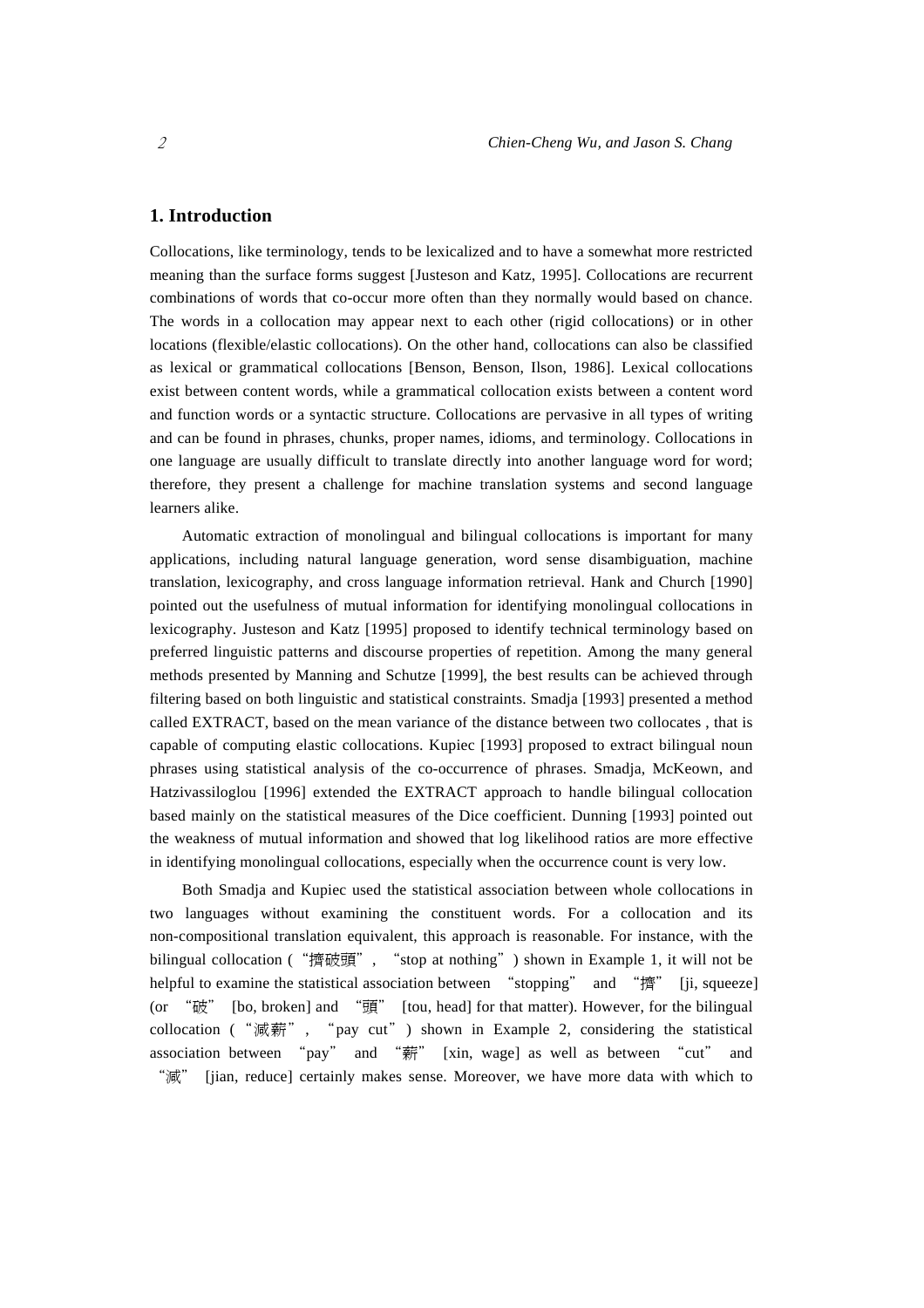make statistical inferences between words than between phrases. Therefore, measuring the statistical association of collocations based on constituent words will help us cope with the data sparseness problem. We will be able to extract bilingual collocations with high reliability even when they appear together in aligned sentences only once or twice.

## **Example 1**

They are **stopping at nothing** to get their kids into "star schools"

他們擠破頭也要把孩子送進明星小學

Source: 1995/02 No Longer Just an Academic Question: Educational Alternatives Come to Taiwan

## **Example 2**

Not only haven't there been layoffs or **pay cuts**, the year-end bonus and the performance review bonuses will go out as usual .

不但不虞裁員、減薪,年終獎金、考績獎金還都照發不誤

Source: 1991/01 Filling the Iron Rice Bowl

Since collocations can be rigid or flexible in both languages, there are, in general, three types of bilingual collocation matches. In Example 1, ("擠破頭", "stop at nothing") is a pair of rigid collocation, and ("把…送進", "get ... into") is a pair of elastic collocation. In Example 3,  $\left(\frac{a+1}{b}, a\right)$   $\left(\frac{a+1}{b}, a\right)$   $\left(\frac{a+1}{b}, a\right)$   $\left(\frac{a+1}{b}, a\right)$   $\left(\frac{a+1}{b}, a\right)$   $\left(\frac{a+1}{b}, a\right)$   $\left(\frac{a+1}{b}, a\right)$   $\left(\frac{a+1}{b}, a\right)$   $\left(\frac{a+1}{b}, a\right)$   $\left(\frac{a+1}{b}, a\right)$   $\left(\frac{a+1}{b}, a\right)$   $\left(\frac{a+1}{b$ collocations.

## **Example 3**

Lin Ku-fang, a worker in ethnomusicology, worries too, but his way is not to take the path of revolutionizing Chinese music or making it more "symphonic"; rather, he goes directly into the tradition, looking into it for "good music" that has lasted undiminished for a hundred generations.

民族音樂工作者林谷芳也非不感到憂心,但他的方法是:不走國樂改革或 「交響化」的路,而是直接面對傳統、從中尋找歷百代不衰的「好聽音樂」。

Source: 1997/05 A Contemporary Connoisseur of the Classical Age--Lin Ku-fang's Canon of Chinese Classical Music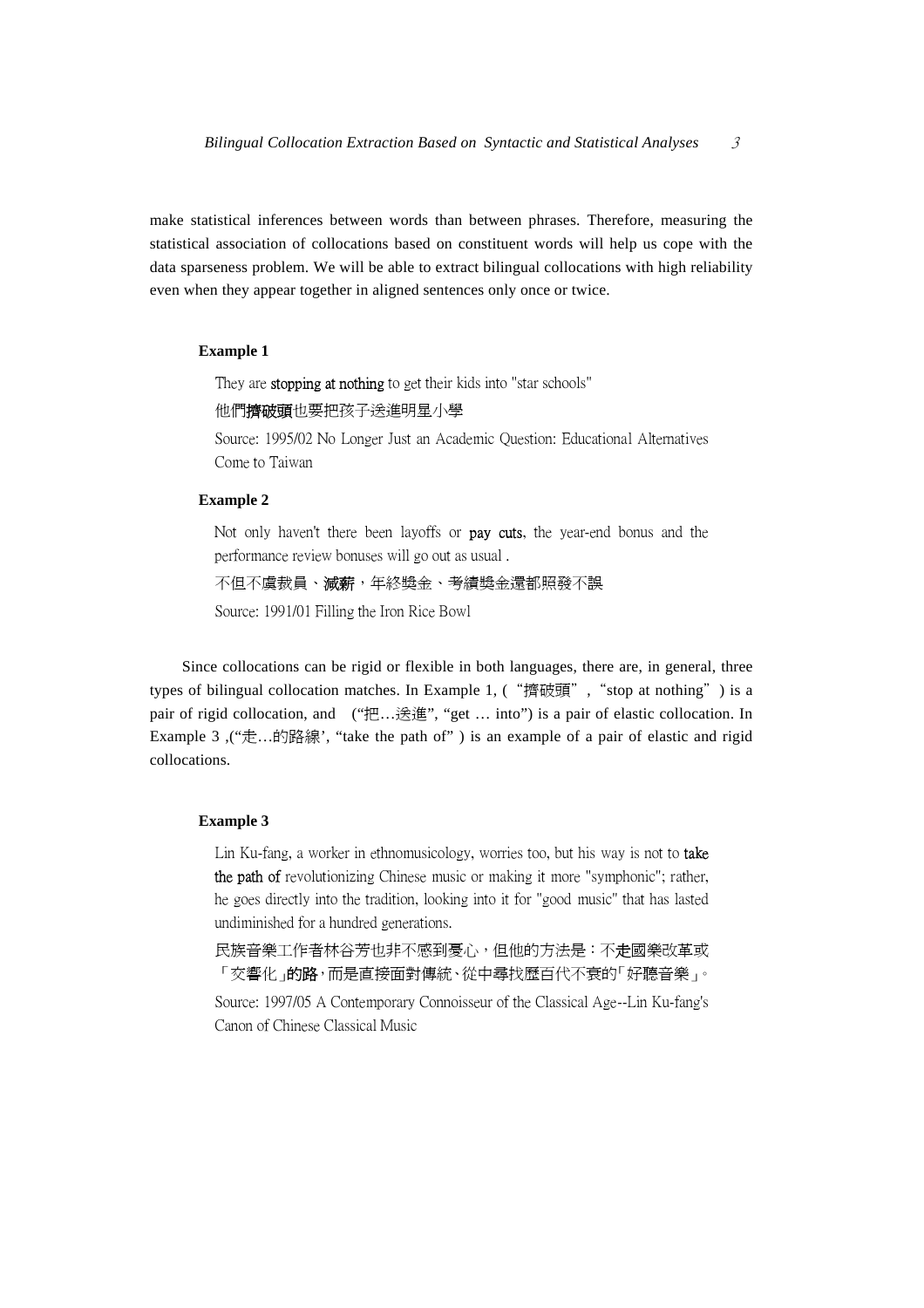In this paper, we describe an algorithm that employs syntactic and statistical analyses to extract rigid lexical bilingual collocations from a parallel corpus. Here, we focus on bilingual collocations, which have some lexical correlation between them and are rigid in both languages. To cope with the data sparseness problem, we use the statistical association between two collocations as well as that between their constituent words. In Section 2, we describe how we obtain the preferred syntactic patterns from collocations and idioms in a machine-readable dictionary. Examples will be given to show how collocations matching the patterns are extracted and aligned for given aligned sentence pairs in a parallel corpus. We implemented the proposed method in an experiment on the Chinese-English parallel corpus of Sinorama Magazine and obtained satisfactory results. We describe the experiments and our evaluation in section 3. The limitations of the study and related issues are taken up in section 4. We conclude and give future directions of research in section 5.

## **2. Extraction of Bilingual Collocations**

In this chapter, we will describe how we obtain bilingual collocations by using preferred syntactic patterns and associative information. Consider a pair of aligned sentences in a parallel corpus such as that shown in Example 4 below:

## **Example 4**

The civil service rice bowl, about which people always said "you can't get filled up, but you won't starve to death either," is getting a new look with the economic downturn. Not only haven't there been layoffs or pay cuts, the year-end bonus and the performance review bonuses will go out as usual, drawing people to compete for their own "iron rice bowl."

以往一向被認為「吃不飽、餓不死」的公家飯,值此經濟景氣低迷之際, 不但不虞裁員、減薪,年終獎金、考績獎金還都照發不誤,因而促使不少 人回頭競逐這隻「鐵飯碗」。

Source: 1991/01 Filling the Iron Rice Bowl

#### We can extract the following collocations and translation counterparts:

(civil service rice bowl, 公家飯) (get filled up, 吃…飽) (starve to death, 餓…死) (economic downturn, 經濟景氣低迷) (pay cuts, 減薪)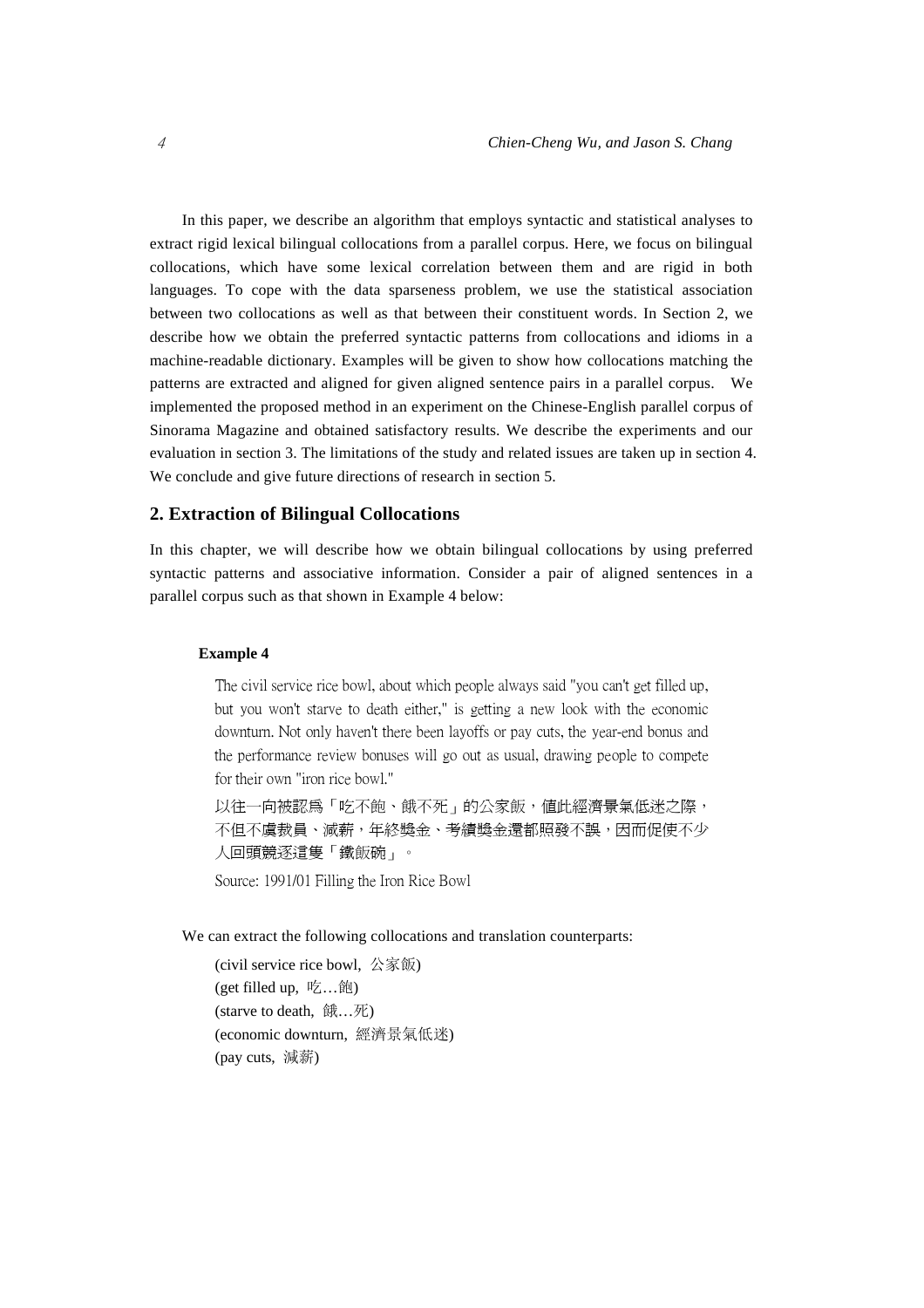(year-end bonus, 年終獎金) (performance review bonuses, 考績獎金) (iron rice bowl, 鐵飯碗)

In section 2.1, we will first show how that process is carried out for Example 4 using the proposed approach. A formal description of our method will be given in section 2.2.

## **2.1 An Example of Extracting Bilingual Collocations**

To extract bilingual collocations, we first run part of speech tagger on both sentences. For instance, for Example 4, we get the results of tagging shown in Examples 4A and 4B.

In the tagged English sentence, we identify phrases that follow a syntactic pattern from a set of training data of collocations. For instance, "jj nn" is one of the preferred syntactic structures. Thus, "civil service," "economic downturn," "own iron" etc are matched. See Table 1 for more details. For Example 4, the phrases shown in Examples 4C and 4D are considered to be potential candidates for collocations because they match at least two distinct collocations listed in LDOCE:

## **Example 4A**

The/at civil/jj service/nn rice/nn bowl/nn ,/, about/in which/wdt people/nns always/rb said/vbd " $\uparrow$ " you/ppss can/md 't/\* get/vb filled/vbn up/rp  $\downarrow$ , but/cc you/ppss will/md 't/\* starve/vb to/in death/nn either/cc ,/rb "/'' is/bez getting/vbg a/at new/jj look/nn with/in the/at economic/jj downturn/nn ./. Not/nn only/rb have/hv 't/\* there/rb been/ben layoffs/nns or/cc pay/vb cuts/nns ,/, the/at year/nn -/in end/nn bonus/nn and/cc the/at performance/nn review/nn bonuses/nn will/md go/vb out/rp as/ql usual/jj ,/, drawing/vbg people/nns to/to compete/vb for/in their/pp\$ own/jj "/`` iron/nn rice/nn bowl/nn ./. "/''

## **Example 4B**

以往/Nd 一向/Dd 被/P02 認為/VE2 「/PU 吃/VC 不/Dc 飽/VH 、/PU 餓不死/VR 」/PU 的/D5 公家/Nc 飯/Na , /PU 値此/Ne 經濟/Na 景氣/Na 低迷/VH 之際/NG ,/PU 不但/Cb 不虞/VK 裁員/VC 、/PU 減薪/VB ,/PU 年終獎金/Na 、/PU 考績/Na 獎金/Na 還都/Db 照/VC 發/VD 不誤/VH , /PU 因而/Cb 促使/VL 不少/Ne 人/Na 回頭/VA 競逐/VC 這/Ne 隻/Nf 「/PU 鐵飯碗/Na 」/PU

## **Example 4C**

"civil service," "rice bowl," " iron rice bow," " fill up," " economic downturn," "end bonus," "year - end bonus," "go out," "performance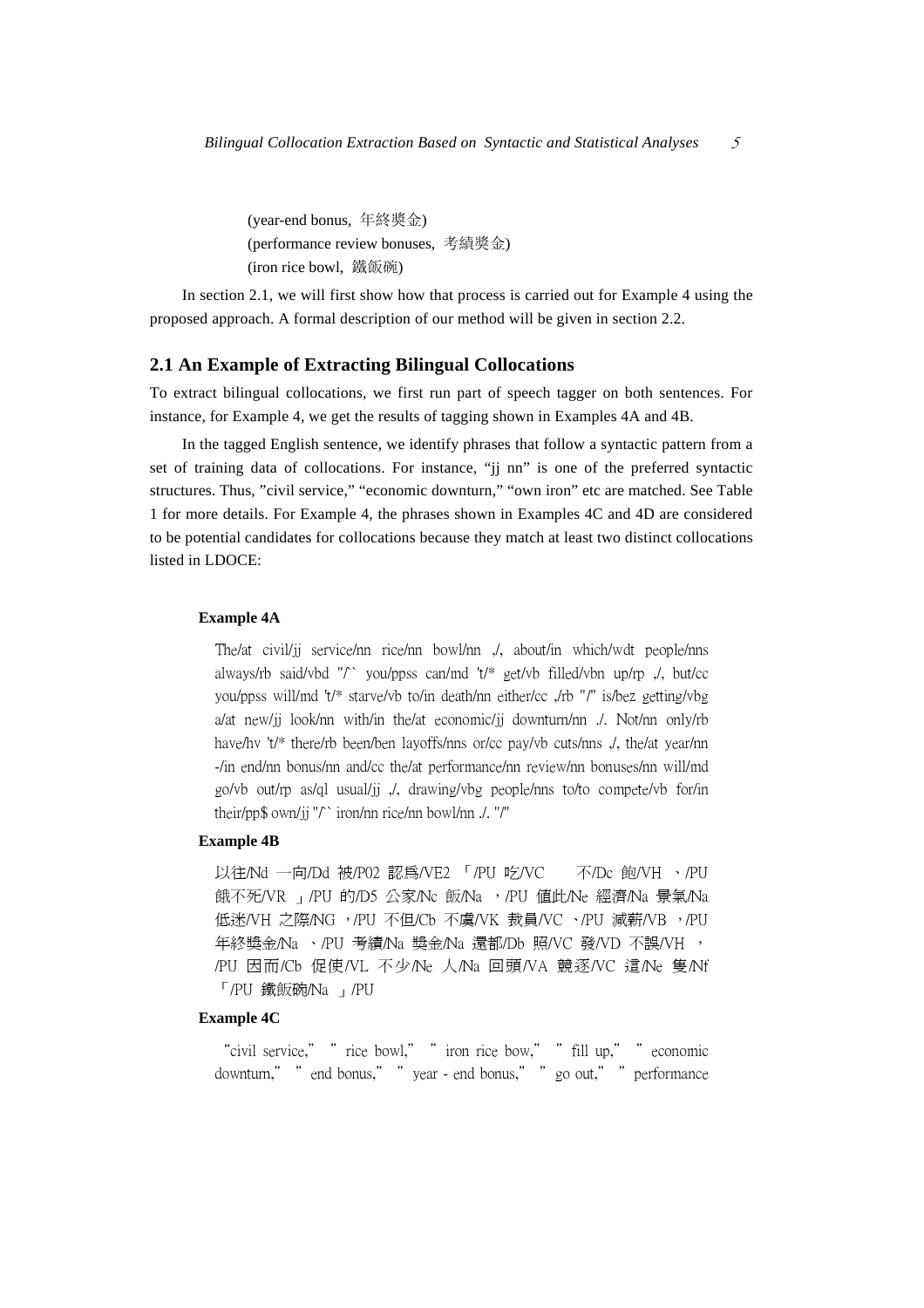review," "performance review bonus," "pay cut," "starve to death," " civil service rice," " service rice," " service rice bowl," " people always," "get fill," " people to compete," " layoff or pay," " new look," " draw people"

## **Example 4D**

"吃不飽," "餓不死," "公家飯," "經濟景氣," "景氣低迷," "經 濟景氣低迷," "裁員," "減薪," "年終獎金," "考績獎金," "競 逐," "鐵飯碗."

Although "new look" and "draw people" are legitimate phrases, they are more like "free combinations" than collocations. That is reflected by their low log likelihood ratio values. For this research, we proceed to determine how tightly the two words in overlapping bigrams within a collocation are associated with each other; we calculate the minimum of the log likelihood ratio values for all the bigrams. Then, we filter out the candidates whose POS patterns appear only once or have minimal log likelihood ratios of less than 7.88. See Tables 1 and 2 for more details.

In the tagged Chinese sentence, we basically proceed in the same way to identify the candidates of collocations, based on the preferred linguistic patterns of the Chinese translations of collocations in an English-Chinese MRD. However, since there is no space delimiter between words, it is at times difficult to say whether a translation is a multi-word collocation or a single word, in which case it should not be considered as a collocation. For this reason, we take multiword and singleton phrases (with two or more characters) into consideration. For instance, in tagged Example 4, we extract and consider these candidates shown in Tables 1 and 2 as the counterparts of English collocations.

Notes that at this point, we have not pinned collocations down but allow overlapping and conflicting candidates such as "經濟景氣," "景氣低迷," and "經濟景氣低迷." See Tables 3 and 4 for more details.

|  | Table 1. The initial candidates extracted based on preferred patterns trained on |
|--|----------------------------------------------------------------------------------|
|  | collocations listed in LDOCE (LDOCE example: the example for the                 |
|  | POS pattern in LDOCE; Pattern Count: the number of POS patterns                  |
|  | occurring in $LDOCE$ ; Min $LLR$ : the minimal $LLR$ value of every two          |
|  | words in the candidate pairs.)                                                   |

| E-collocation<br>Candidate Pairs | Part of Speech | <b>LDOCE</b><br>example | Pattern<br>Count | Min LLR    |
|----------------------------------|----------------|-------------------------|------------------|------------|
| civil service                    | 11 nn          | hard cash               | 1562             | 496.156856 |
| rice bowl                        | nn nn          | beef steak              | 1860             | 99.2231161 |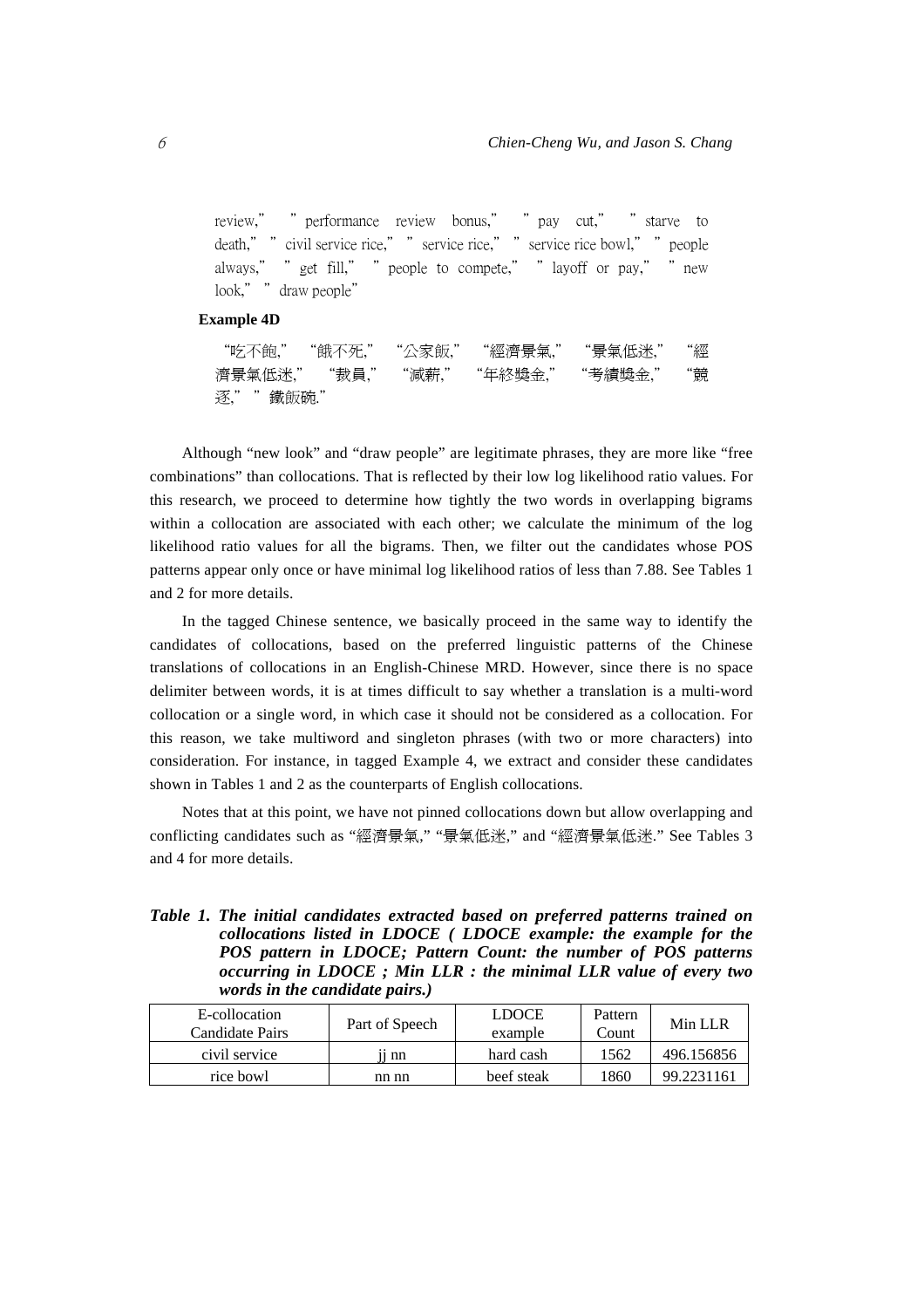| iron rice bowl           | nn nn nn | tin pan alley   | 8    | 66.3654678 |
|--------------------------|----------|-----------------|------|------------|
| filled up                | vbn rp   | set down        | 84   | 55.2837871 |
| economic downturn        | ij nn    | hard cash       | 1562 | 51.8600979 |
| *end bonus               | nn nn    | beef steak      | 1860 | 15.9977283 |
| year - end bonus         | nn nn nn | tin pan alley   | 12   | 15.9977283 |
| go out                   | vb rp    | bang out        | 1790 | 14.6464925 |
| performance review       | nn nn    | beef steak      | 1860 | 13.5716459 |
| performance review bonus | nn nn nn | tin pan alley   | 8    | 13.5716459 |
| pay cut                  | vb nn    | take action     | 313  | 8.53341082 |
| starve to death          | vb to nn | bring to bay    | 26   | 7.93262494 |
| civil service rice       | ji nn nn | high water mark | 19   | 7.88517791 |
| *service rice            | nn nn    | beef steak      | 1860 | 7.88517791 |
| *service rice bowl       | nn nn nn | tin pan alley   | 8    | 7.88517791 |
| * people always          | nn rb    | hand back       | 24   | 3.68739176 |
| get filled               | vb vbn   | stay put        | 3    | 1.97585732 |
| * people to compete      | nn to vb | order to view   | 2    | 1.29927068 |
| * layoff or pay          | nn cc vb | wine and dine   | 14   | 0.93399125 |
| * new look               | ii nn    | hard cash       | 1562 | 0.63715518 |
| * draw people            | vbg nn   | dying wish      | 377  | 0.03947748 |

\* indicates invalid candidate (with human judgment )

| Table 2. The candidates of English collocations based on both preferred linguistic |
|------------------------------------------------------------------------------------|
| patterns and log likelihood ratios.                                                |

| E-collocation<br><b>Candidate Pairs</b> | Part of Speech        | <b>LDOCE</b><br>example | Pattern Count | Min LLR    |
|-----------------------------------------|-----------------------|-------------------------|---------------|------------|
| civil service                           | $i$ <sub>11</sub> nn  | hard cash               | 1562          | 496.156856 |
| rice bowl                               | nn nn                 | beef steak              | 1860          | 99.2231161 |
| iron rice bowl                          | nn nn nn              | tin pan alley           | 8             | 66.3654678 |
| filled up                               | vbn rp                | set down                | 84            | 55.2837871 |
| economic downturn                       | $i$ <sub>11</sub> nn  | hard cash               | 1562          | 51.8600979 |
| *end bonus                              | nn nn                 | beef steak              | 1860          | 15.9977283 |
| year - end bonus                        | nn nn nn              | tin pan alley           | 12            | 15.9977283 |
| go out                                  | vb rp                 | bang out                | 1790          | 14.6464925 |
| performance review                      | nn nn                 | beef steak              | 1860          | 13.5716459 |
| performance review bonus                | nn nn nn              | tin pan alley           | 8             | 13.5716459 |
| pay cut                                 | vb nn                 | take action             | 313           | 8.53341082 |
| starve to death                         | vb to nn              | bring to bay            | 26            | 7.93262494 |
| civil service rice                      | $\overline{11}$ nn nn | high water mark         | 19            | 7.88517791 |
| *service rice                           | nn nn                 | beef steak              | 1860          | 7.88517791 |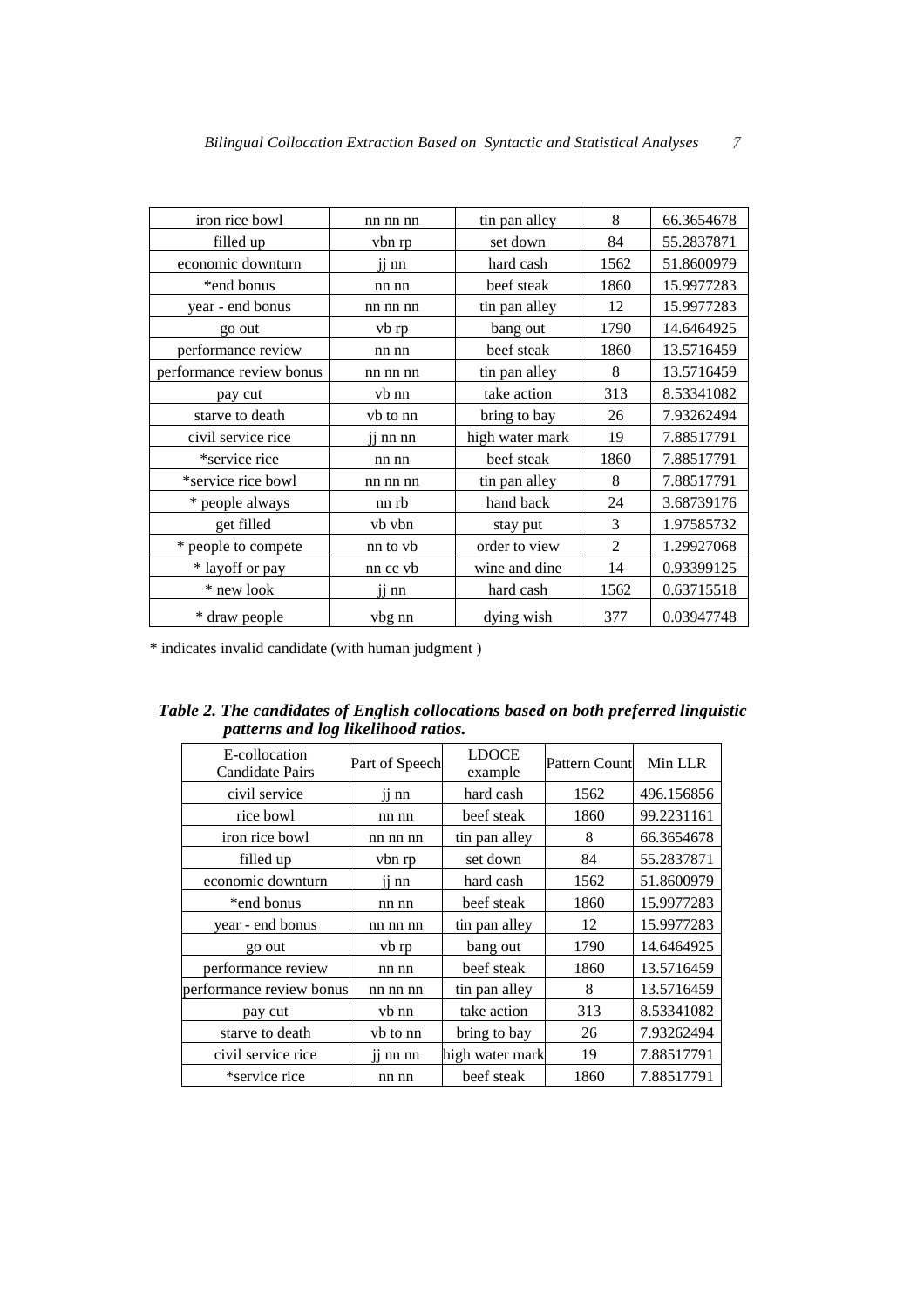| *service rice bowl | nn nn nn | tin pan allev | 770 |
|--------------------|----------|---------------|-----|
|                    |          |               |     |

\* indicates an invalid candidate(based on human judgment )

*Table 3. The initial candidates extracted by the Chinese collocation recognizer.* 

| C-collocation             | <b>POS</b>  | LDOCE          | <b>Patter Count</b> | Min LLR    |  |
|---------------------------|-------------|----------------|---------------------|------------|--|
| Candidate Pairs           |             | example        |                     |            |  |
| 不少 人                      | Ed Na       | 本國語            | $\overline{2}$      | 550.904793 |  |
| *被 認爲                     | PP VE       | 待考慮            | 6                   | 246.823964 |  |
| 低迷<br>景氣                  | Na VH       | 視力不良           | 97                  | 79.8159904 |  |
| 低迷<br>經濟<br>景氣            |             | Na Na VH宗教信仰自由 | 3                   | 47.2912274 |  |
| 景氣<br>經濟                  | Na Na       | 生活津貼           | 429                 | 47.2912274 |  |
| 飯<br>公冢                   | Nc Na       | 全國大選           | 63                  | 42.6614685 |  |
| 飽<br>$*\overline{\wedge}$ | Dc VH       | 毫無困難           | 24                  | 37.3489687 |  |
| 奬金<br>考績                  | Na Na       | 生活津貼           | 429                 | 36.8090448 |  |
| 裁員<br>不虞                  | VJ VA       | 引起爭吵           | 3                   | 17.568518  |  |
| 競逐<br>回頭                  | VA VC       | 豎耳傾聽           | 26                  | 14.7120606 |  |
| *還都<br>照                  | Db VC       | 無法參與           | 18                  | 14.1291893 |  |
| *發<br>不誤                  | VD VH       | 供應充份           | 2                   | 13.8418648 |  |
| *低迷<br>之際                 | VH NG       | 兩可之間           | 10                  | 11.9225789 |  |
| *値此<br>經濟                 | 景氣 VA Na Na | 浮球活栓           | $\overline{2}$      | 9.01342071 |  |
| *値此<br>經濟                 | VA Na       | 劃線支票           | 94                  | 9.01342071 |  |
| *照<br>發                   | VC VD       | 登記歸還           | $\overline{2}$      | 6.12848087 |  |
| $*_{\mathcal{N}}$<br>回頭   | Na VA       | 安危未卜           | 27                  | 1.89617179 |  |

\* indicates an invalid candidate (based on human judgment )

| Table 4. The result of Chinese collocation candidates which are picked out. |  |
|-----------------------------------------------------------------------------|--|
| (The ones which have no Min LLR are singleton phrases.)                     |  |

| C-collocation             |            | <b>LDOCE</b>   |                     |            |
|---------------------------|------------|----------------|---------------------|------------|
| Candidate Pairs           | <b>POS</b> | example        | <b>Patter Count</b> | Min LLR    |
| 不少人                       | Ed Na      | 本國語            | 2                   | 550.904793 |
| *被 認爲                     | PP VE      | 待考慮            | 6                   | 246.823964 |
| 景氣 低迷                     | Na VH      | 視力不良           | 97                  | 79.8159904 |
| 經濟 景氣 低迷                  |            | Na Na VH宗教信仰自由 | 3                   | 47.2912274 |
| 經濟 景氣                     | Na Na      | 生活津貼           | 429                 | 47.2912274 |
| 公家 飯                      | Nc Na      | 全國大選           | 63                  | 42.6614685 |
| 飽<br>$*\overline{\wedge}$ | Dc VH      | 毫無困難           | 24                  | 37.3489687 |
| 考績 獎金                     | Na Na      | 生活津貼           | 429                 | 36.8090448 |
| 不虞 裁員                     | VJ VA      | 引起争吵           | 3                   | 17.568518  |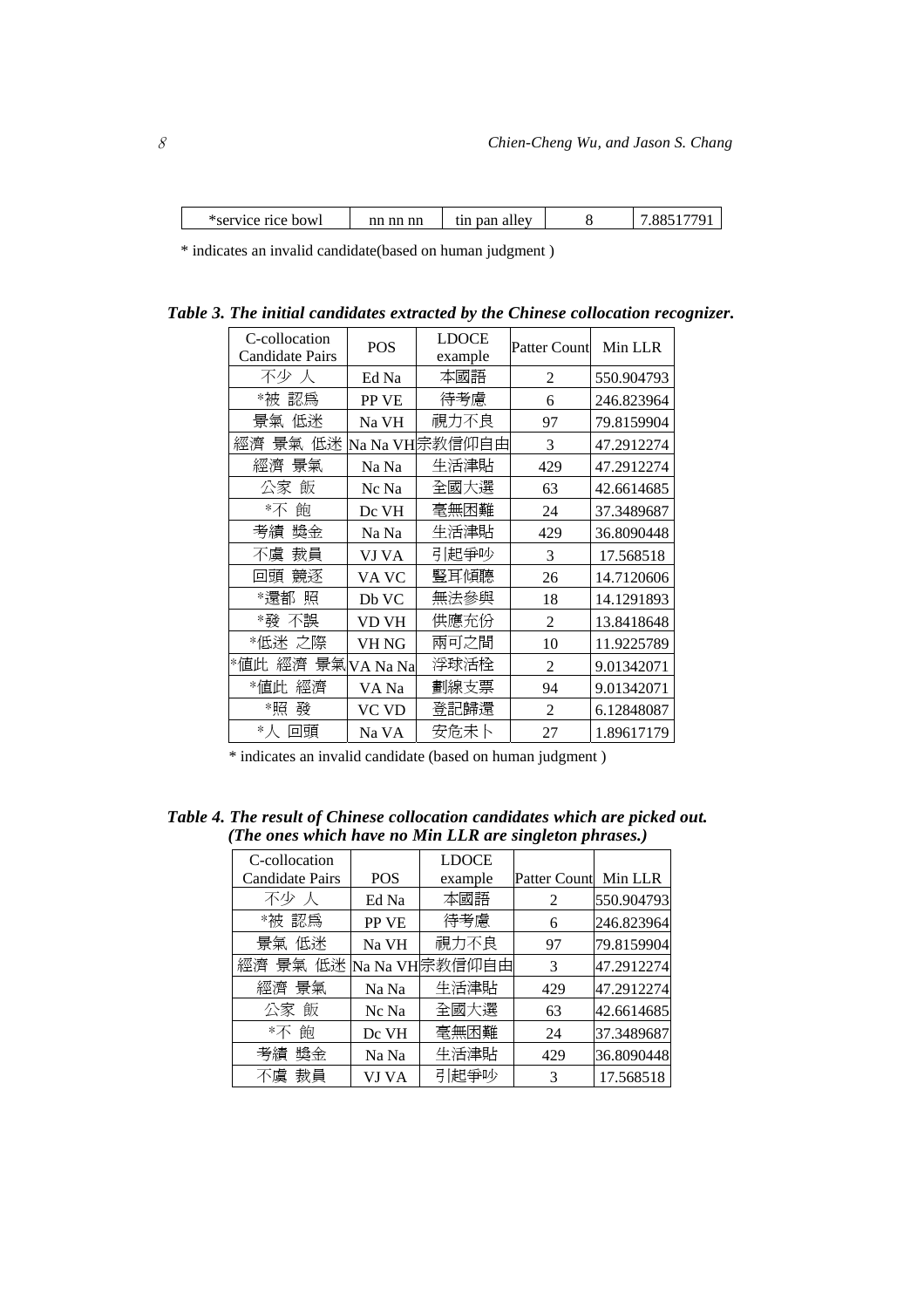| 回頭 競逐              | VA VC        | 豎耳傾聽 | 26             | 14.7120606 |
|--------------------|--------------|------|----------------|------------|
| *還都照               | Db VC        | 無法參與 | 18             | 14.1291893 |
| *發 不誤              | <b>VD VH</b> | 供應充份 | $\overline{2}$ | 13.8418648 |
| *低迷 之際             | VH NG        | 兩可之間 | 10             | 11.9225789 |
| *値此 經濟 景氣 VA Na Na |              | 浮球活栓 | $\overline{2}$ | 9.01342071 |
| *値此 經濟             | VA Na        | 劃線支票 | 94             | 9.01342071 |
| 之際                 | <b>NG</b>    |      | 5              |            |
| 經濟                 | Na           |      | 1408           |            |
| 景氣                 | Na           |      | 1408           |            |
| 年終獎金               | Na           |      | 1408           |            |
| 考績                 | Na           |      | 1408           |            |
| 獎金                 | Na           |      | 1408           |            |
| 鐵飯碗                | Na           |      | 1408           |            |
| 公家                 | Nc           |      | 173            |            |
| 以往                 | Nd           |      | 48             |            |
| 値此                 | <b>VA</b>    |      | 529            |            |
| 裁員                 | VA           |      | 529            |            |
| 回頭                 | VA           |      | 529            |            |
| 減薪                 | <b>VB</b>    |      | 78             |            |
| 競逐                 | VC           |      | 1070           |            |
| 認爲                 | <b>VE</b>    |      | 139            |            |
| 低迷                 | <b>VH</b>    |      | 731            |            |
| 不誤                 | VH           |      | 731            |            |
| 不虞                 | VJ           |      | 205            |            |
| 促使                 | VL           |      | 22             |            |
| 餓不死                | <b>VR</b>    |      | 14             |            |

To align collocations in both languages, we employ the Competitive Linking Algorithm proposed by Melamed [1996] to conduct word alignment. Basically, the proposed algorithm **CLASS**, the Collocation Linking Algorithm based on Syntax and Statistics, is a greedy method that selects collocation pairs. The pair with the highest association value takes precedence over those with lower values. CLASS also imposes a one-to-one constraint on the collocation pairs selected. Therefore, the algorithm at each step considers only pairs with words that haven't been selected previously. However, CLASS differs with CLA(Competitive Linking Algorithm) in that it considers the association between the two candidate collocations based on two measures:

- $\bullet$  the Logarithmic Likelihood Ratio between the two collocations in question as a whole;
- $\bullet$  the translation probability of collocation based on constituent words.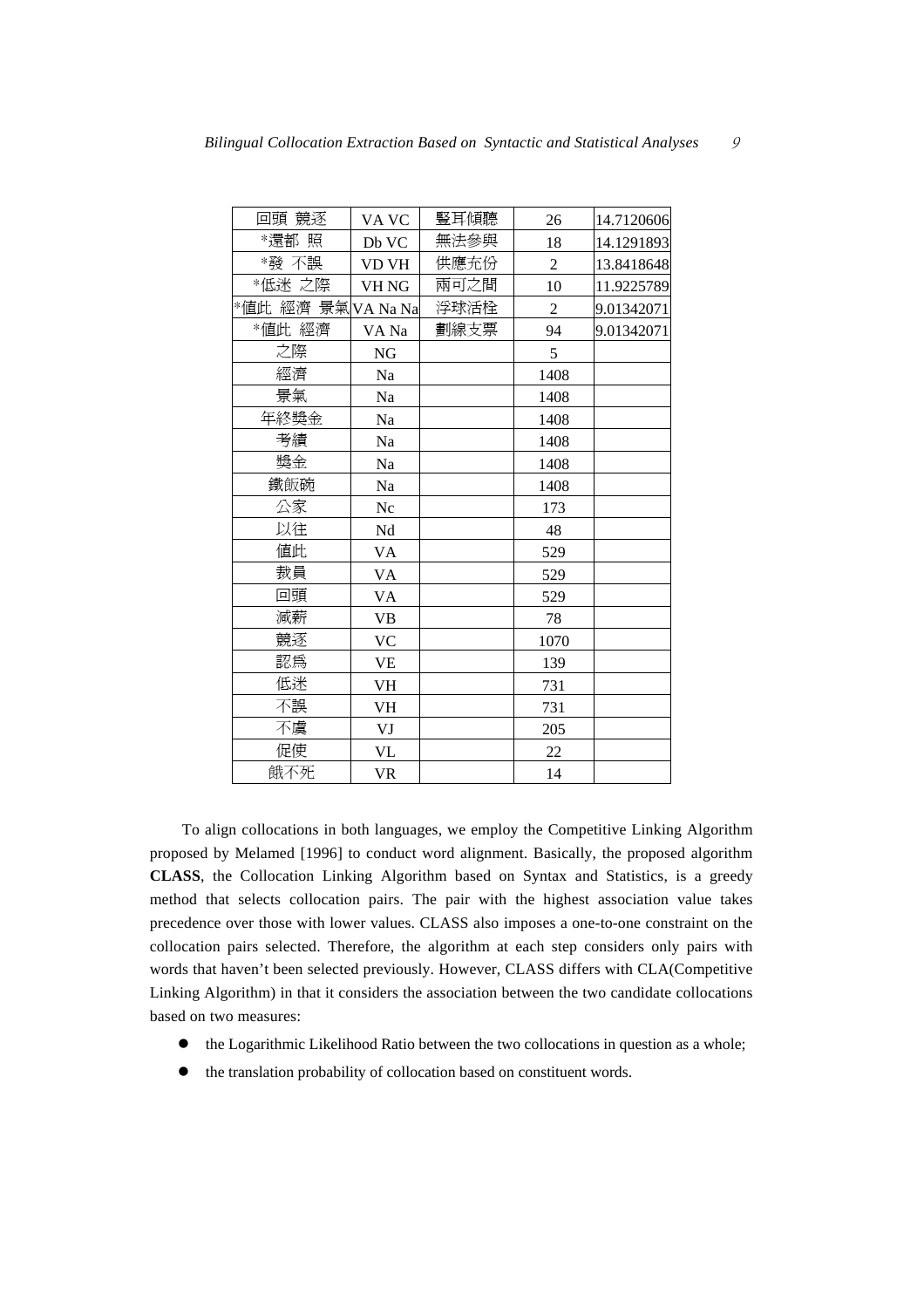In the case of Example 4, the CLASS algorithm first calculates the counts of collocation candidates in the English and Chinese parts of the corpus. The collocations are matched up randomly across from English to Chinese. Subsequently, the co-occurrence counts of these candidates matched across from English to Chinese are also tallied. From the monolingual collocation candidate counts and cross language concurrence counts, we produce the LLR values and the collocation translation probability derived from word alignment analysis. Those collocation pairs with zero translation probability are ignored. The lists are sorted in descending order of LLR values, and the pairs with low LLR value are discarded. Again, in the case of Example 4, the greedy selection process of collocation starts with the first entry in the sorted list and proceeds as follows:

- 1. The first, third, and fourth pairs, ("iron rice bowl," "鐵飯碗"), ("year-end bonus," "年 終獎金"), and ("economic downturn," "經濟景氣低迷"), are selected first. Thus, conflicting pairs will be excluded from consideration, including the second pair, fifth pair and so on.
- 2. The second entry ("rice bowl," "鐵飯碗"), fifth entry ("economic downturn," "值此經 濟景氣") and so on conflict with the second and third entries that have already been selected. Therefore, CLASS skips over these entries.
- 3. The entries ("performance review bonus," "考績獎金"), ("civil service rice," "公家 飯"), ("pay cuts," "減薪"), and ("starve to death," "餓不死") are selected next.
- 4. CLASS proceeds through the rest of the list and the other list without finding any entries that do not conflict with the seven entries previously selected.
- 5. The program terminates and outputs a list of seven collocations.

| English collocations     |          |       | Chinese collocations LLR   Collocation Translation Prob. |
|--------------------------|----------|-------|----------------------------------------------------------|
|                          |          |       |                                                          |
| iron rice bowl           | 鐵飯碗      | 103.3 | 0.0202                                                   |
| rice bowl                | 鐵飯碗      | 77.74 | 0.0384                                                   |
| year-end bonus           | 年終獎金     | 59.21 | 0.0700                                                   |
| economic downturn        | 經濟 景氣 低迷 | 32.4  | 0.9359                                                   |
| economic downturn        | 値此 經濟 景氣 | 32.4  | 0.4359                                                   |
|                          | $\cdots$ |       | $\bullet\bullet\bullet$                                  |
| performance review bonus | 考績 獎金    | 30.32 | 0.1374                                                   |
| economic downturn        | 景氣 低迷    | 29.82 | 0.2500                                                   |
| civil service rice       | 公家 飯     | 29.08 | 0.0378                                                   |

*Table 5. The extracted Chinese collocation candidates which are picked out. The shaded collocation pairs are selected by CLASS (Greedy Alignment Linking E).*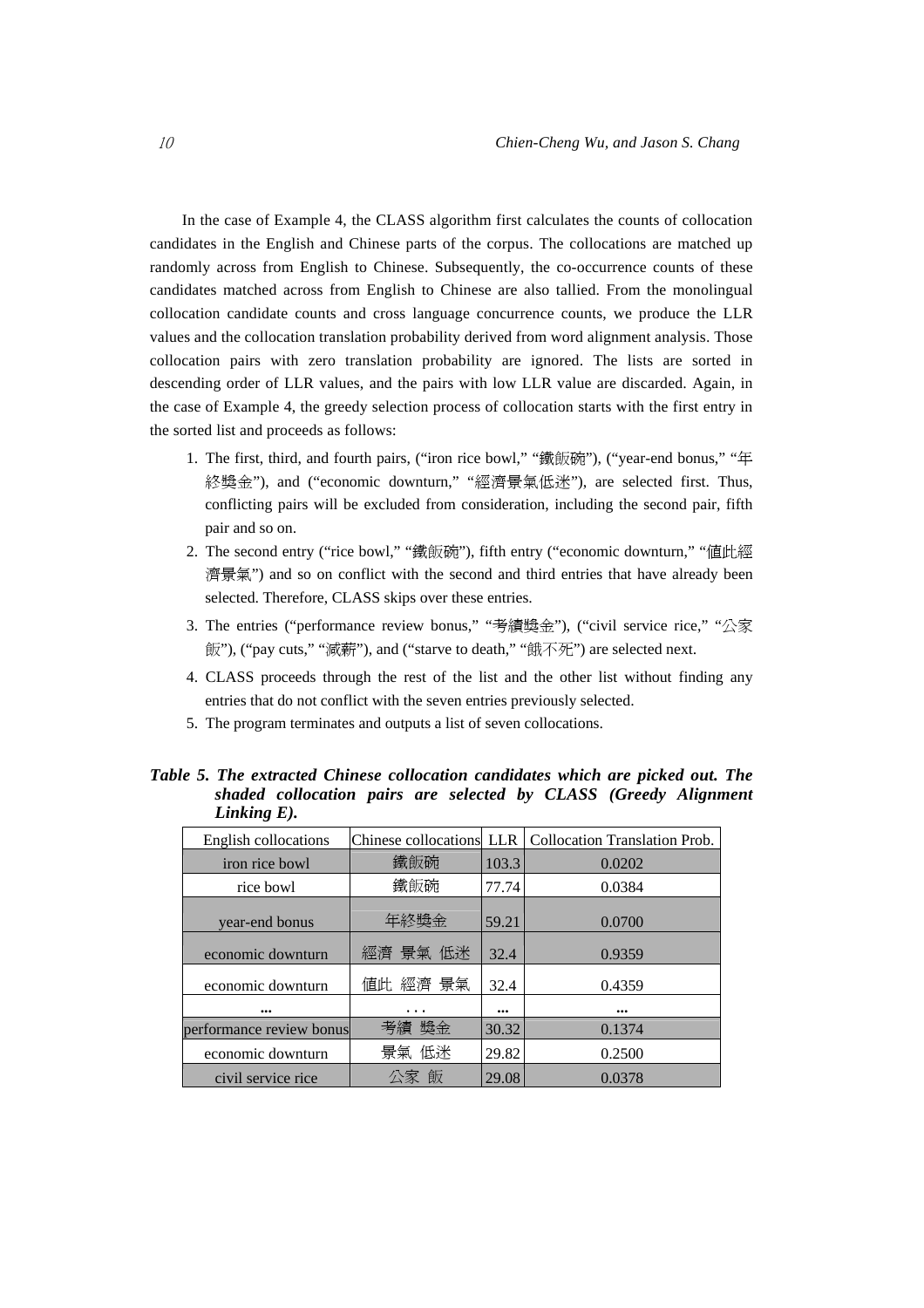| pay cuts                 | 減薪       | 28.4     | 0.0585 |
|--------------------------|----------|----------|--------|
| year-end bonus           | 考績 獎金    | 27.35    | 0.2037 |
| performance review       | 考績       | 27.32    | 0.0039 |
| performance review bonus | 年終獎金     | 26.31    | 0.0370 |
| starve to death          | 餓不死      | 26.31    | 0.5670 |
|                          | $\cdots$ |          |        |
| rice bowl                | 公家 飯     | 24.98    | 0.0625 |
| iron rice bowl           | 公家 飯     | 25.60    | 0.0416 |
| .                        | .        | $\cdots$ | .      |

## **2.2 The Method**

In this section, we describe formally how CLASS works. We assume the availability of a parallel corpus and a list of collocations in a bilingual MRD. We also assume that the sentences and words have been aligned in the parallel corpus. We will describe how **CLASS** extracts bilingual collocations from such a parallel corpus. CLASS carries out a number of preprocessing steps to calculate the following information:

- 1. lists of preferred POS patterns of collocation in both languages;
- 2. collocation candidates matching the preferred POS patterns;
- 3. n-gram statistics for both languages,  $N = 1, 2$ ;
- 4. log likelihood ratio statistics for two consecutive words in both languages;
- 5. log likelihood ratio statistics for a pair of candidates of bilingual collocations across one language to the other;
- 6. content word alignment based on the Competitive Linking Algorithm [Melamed, 1997.]

Figure 1 illustrates how the method works for each aligned sentence pair  $(C, E)$  in the corpus. Initially, part of speech taggers process *C* and *E*. After that, collocation candidates are extracted based on preferred POS patterns and statistical association between consecutive words in a collocation. The collocation candidates are subsequently matched up from one language to the other. These pairs are sorted according to the log likelihood ratio and collocation translation probability. A greedy selection process goes through the sorted list and selects bilingual collocations subject to one-to-one constraint. The detailed algorithm is given below: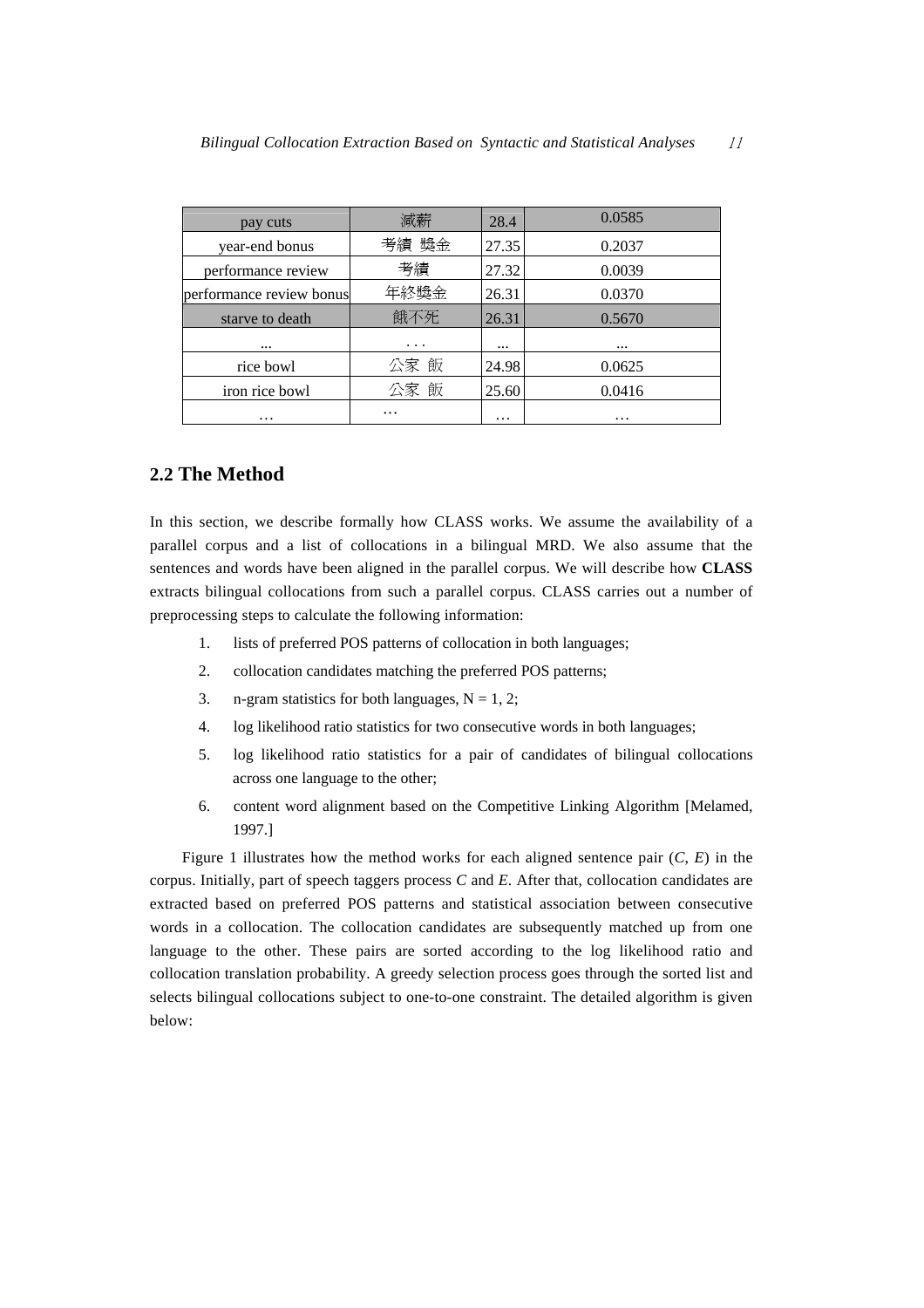

*Figure 1. The major components in the proposed CLASS algorithm.* 

## **Preprocessing: Extracting preferred POS patterns** *P* **and** *Q* **in both languages**

Input: A list of bilingual collocations from a machine-readable dictionary

Output:

- 1. Perform part of speech tagging for both languages.
- 2. Calculate the number of instances for all POS patterns in both languages.
- 3. Eliminate the POS patterns with instance counts of 1.

## **Collocation Linking Alignment based on Syntax and Statistics**

Extract bilingual collocations from aligned sentences.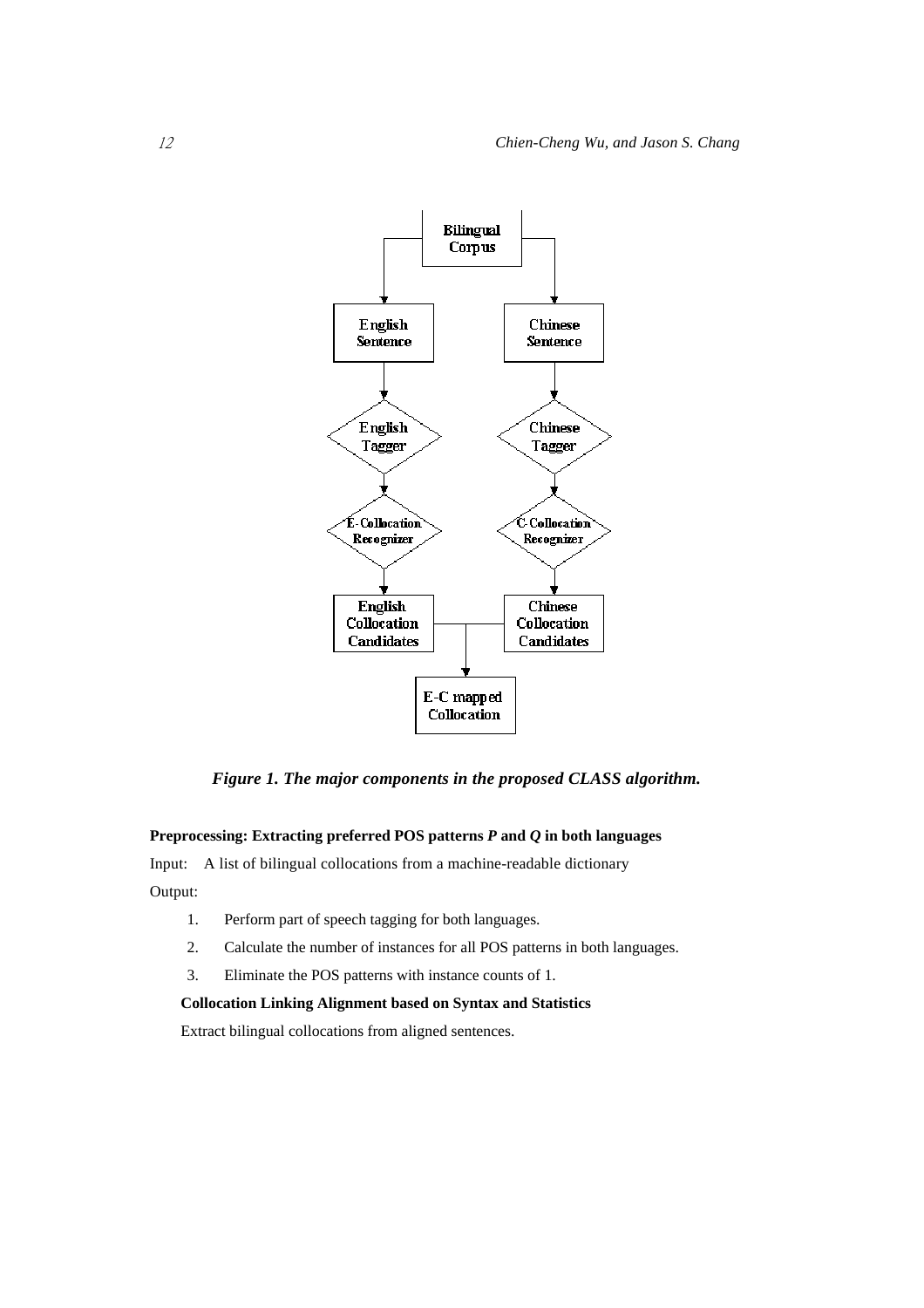## **Input:**

(1) A pair of aligned sentences  $(C, E)$ ,  $C = (C_1 C_2 ... C_n)$  and  $E = (E_1 E_2 ... E_m)$ .

(2) Preferred POS patterns *P* and *Q* in both languages.

**Output:** Aligned bilingual collocations in (*C*, *E*)

- 1. *C* is segmented and tagged with part of speech information *T.*
- 2. *E* is tagged with part of speech sequences *S*.
- 3. Match *T* against *P* and match *S* against *Q* to extract collocation candidates  $X_1, X_2,...X_n$  $_{k}$  in English and  $Y_1, Y_2, ..., Y_e$  in Chinese.
- 4. Consider each bilingual collocation candidate  $(X_i, Y_i)$  in turn and calculate the minimal log likelihood ratio LLR between  $X_i$  and  $Y_i$ :

 $MLLR (D) = \min_{i=1, n-1} LLR(W_i, W_{i+1})$ .

- 5. Eliminate candidates with LLR that are smaller than a threshold  $(7.88)$ .
- 6. Match up all possible links from English collocation candidates to Chinese ones:  $(D_1, F_1), (D_1, F_2), \ldots (D_i, F_i), \ldots (D_m, F_n)$ .

7. Calculate LLR for 
$$
(D_i, F_j)
$$
 and discard pairs with LLR value that are lower than 7.88.

- 8. The only candidate list of bilingual collocations considered is the one with non-zero collocation translation probability  $P(D_i, F_i)$  values. The list is then sorted based on the LLR values and collocation translation probability.
- 9. Go down the list and select a bilingual collocation if it does not conflict with a previous selection.



$$
p_1 = k_1/n_1, p_2 = k_2/n_2, p = (k_1+k_2)/(n_1+n_2)
$$

**Collocation translation probability**  $P(x | y)$  $P(D_i | F_j) = \frac{1}{k} \sum_{e \in F_j} \max_{c \in D_i} P(c | e)$  $=\frac{1}{k}\sum_{e\in F_i}$  **ma**<sub> $ceD_i$ </sub>  $k$  : number of words in the English collocation  $F_i$ 

10. Output the bilingual collocation selected in Step 9.

## **3. Experiments and Evaluation**

We have implemented CLASS using the Longman Dictionary of Contemporary English, English-Chinese Edition, and the parallel corpus of Sinorama magazine. The articles from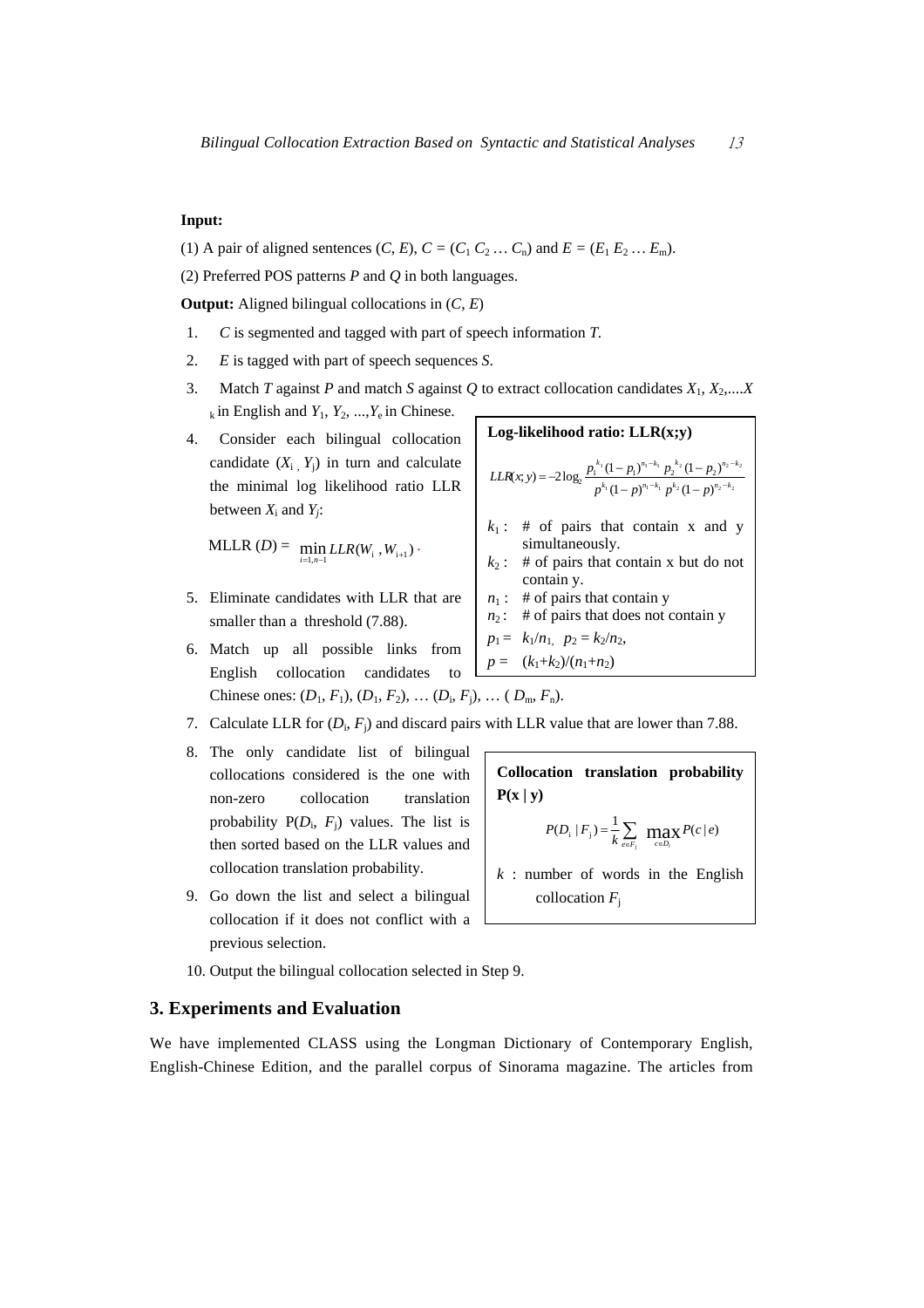Sinorama covered a wide range of topics, reflecting the personalities, places, and events in Taiwan for the previous three decades. We experimented on articles mainly dating from 1995 to 2002. Sentence and word alignment were carried out first to obtain the Sinorama Parallel Corpus.

Sentence alignment is a very important aspect of CLASS. It is the basis for good collocation alignment. We use a new alignment method based on punctuation statistics [Yeh & Chang, 2002]. The punctuation-based approach has been found to outperform the length-based approach with precision rates approaching 98%. With the sentence alignment approach, we obtained approximately 50,000 reliably aligned sentences containing 1,756,000 Chinese words (about 2,534,000 Chinese characters) and 2,420,000 English words in total.

The content words were aligned using the Competitive Linking Algorithm. Alignment of content words resulted in a probabilistic dictionary with 229,000 entries. We evaluated 100 random sentence samples with 926 linking types, and the achieved precision rate was 93.3%. Most of the errors occurred with English words having no counterpart in the corresponding Chinese sentence. Translators do not always translate word for word. For instance, with the word "water" in Example 5, it seems that there is no corresponding pattern in the Chinese sentence. Another major cause of errors was collocations that were not translated compositionally. For instance, the word "State" in the Example 6 is a part of the collocation "United States," and "美國" is more highly associated with "United" than "States"; therefore, due to the one-to-one constraint "States" will not be aligned with "美國". Most often, it will be aligned incorrectly. About 49% of the error links were of this type.

#### **Example 5**

The boat is indeed a vessel from the mainland that illegally entered Taiwan waters. The words were a "mark" added by the Taiwan Garrison Command before sending it back.

編按:此船的確是大陸偷渡來台船隻,那八個字只不過是警總在遣 返前給它加的「記號」!

Source: 1990/10 Letters to the Editor

## **Example 6**

Figures issued by the American Immigration Bureau show that most Chinese immigrants had set off from Kwangtung and Hong Kong, which is why the majority of overseas Chinese in the United States to this day are of Cantonese origin.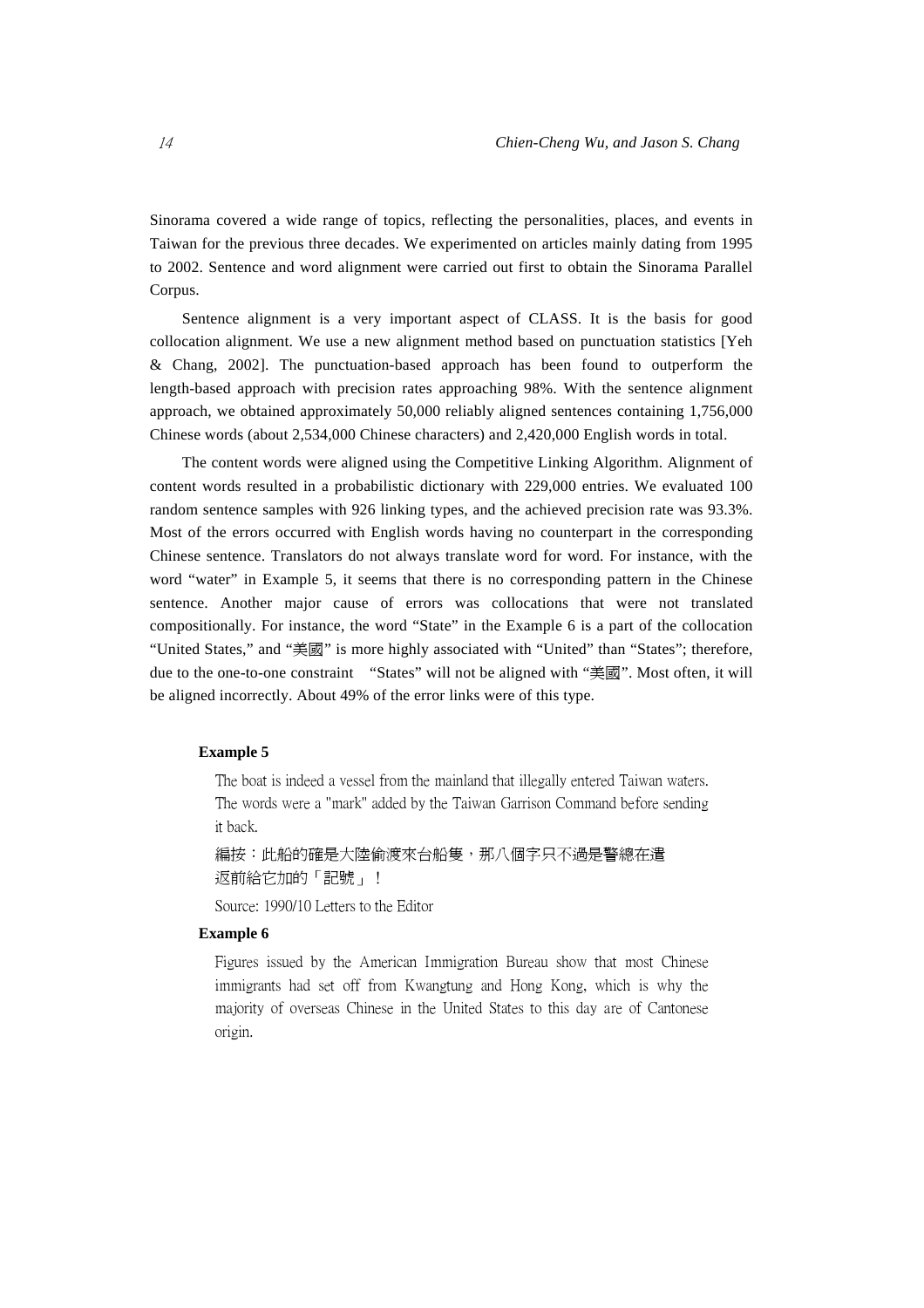由美國移民局發表的數字來看,中國移民以從廣東、香港出海者最多,故 到現在為止,美國華僑仍以原籍廣東者佔大多數。

Source: 1990/09 All Across the World: The Chinese Global Village

We obtained the word-to-word translation probability from the result of word alignment. The translation probability  $P(c|e)$  is calculated as followed:

$$
P(c|e) = \frac{count(e, c)}{count(e)}, where
$$

*count(e,c)* : the number of alignment links between a Chinese word  $c$  and an English word *e*;

 $count(e)$ : the number of instances of e in alignment links.

Take "pay" as an example. Table 6 shows the various alignment translations for "pay" and the translation probability.

*Table 6. The aligned translations for the English word "pay" and their translation probability.* 

| Translation | Count | <b>Translation Prob.</b> | Translation | Count          | <b>Translation Prob.</b> |
|-------------|-------|--------------------------|-------------|----------------|--------------------------|
| 代價          | 34    | 0.1214                   | 花錢          | 7              | 0.025                    |
| 錢           | 31    | 0.1107                   | 出錢          | 6              | 0.0214                   |
| 費用          | 21    | 0.075                    | 租           | 6              | 0.0214                   |
| 付費          | 16    | 0.0571                   | 發給          | 6              | 0.0214                   |
| 領           | 16    | 0.0571                   | 付出          | 5              | 0.0179                   |
| 繳           | 16    | 0.0571                   | 薪資          | 5              | 0.0179                   |
| 支付          | 13    | 0.0464                   | 付錢          | $\overline{4}$ | 0.0143                   |
| 給           | 13    | 0.0464                   | 加薪          | 4              | 0.0143                   |
| 薪水          | 11    | 0.0393                   | $\cdots$    | $\cdots$       | $\cdots$                 |
| 負擔          | 9     | 0.0321                   | 積欠          | 2              | 0.0071                   |
| 費           | 9     | 0.0321                   | 繳款          | $\overline{2}$ | 0.0071                   |
| 給付          | 8     | 0.0286                   |             |                |                          |

Before running CLASS, we obtained 10,290 English idioms, collocations, and phrases together with 14,945 Chinese translations in LDOCE. After part of speech taggi ng, we had 1,851 distinct English patterns and 4326 Chinese patterns. To calculate the statistical association within words in a monolingual collocation and across the bilingual collocations,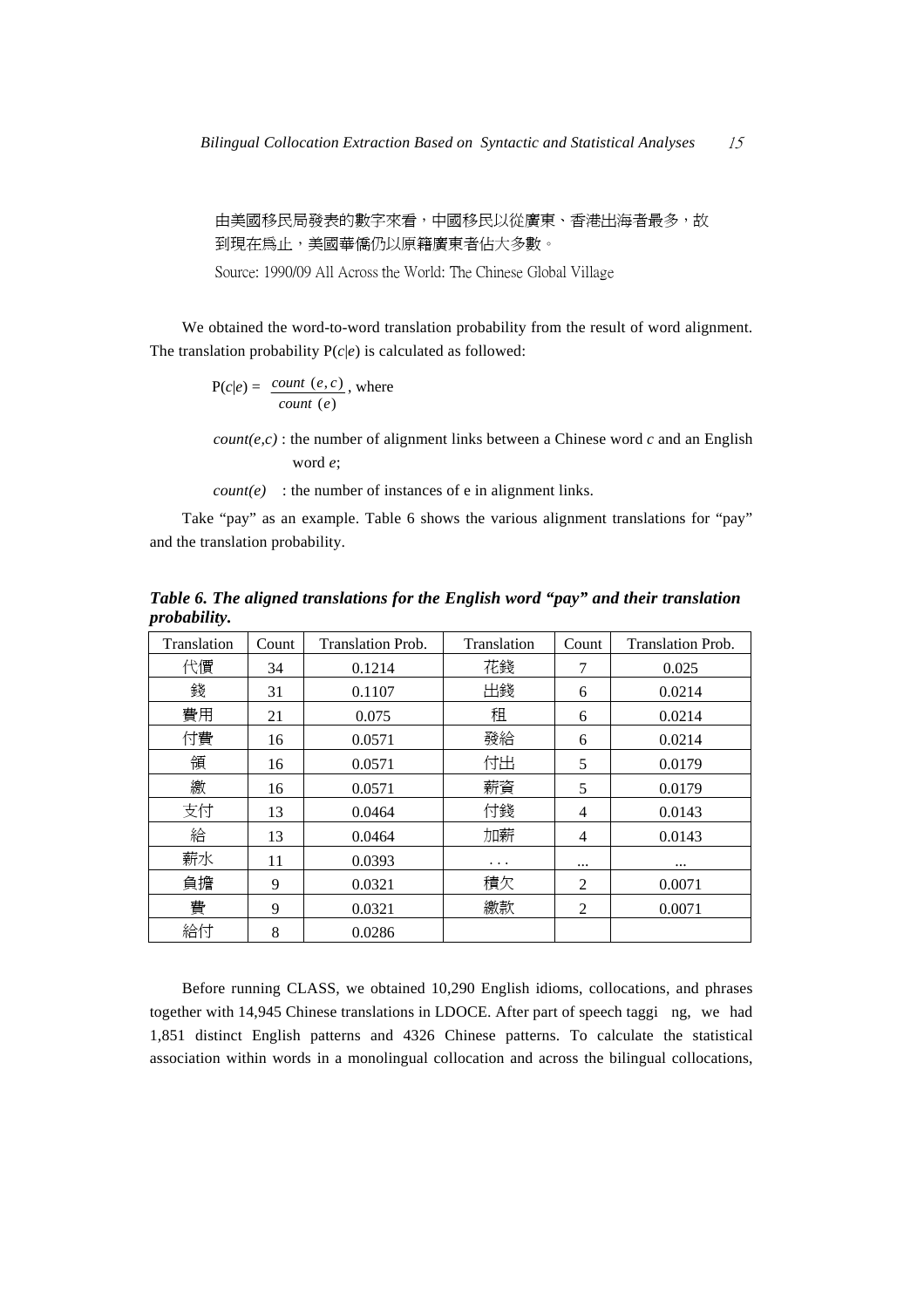we built N-grams for the Sinorama Parallel Corpus. There were 790,000 Chinese word bigrams and 669,000 distinct English bigrams. CLASS identified around 595,000 Chinese collocation candidates (184,000 distinct types) and 230,000 English collocation candidates (135,000 distinct types) through this process.

We selected 100 sentences to evaluate the performance. We focused on rigid lexical collocations. The average English sentence had 45.3 words, while the average Chinese sentence had 21.4 words. The two human judges, both master students majoring in Foreign Languages, identified the bilingual collocations in these sentences. We then compared the bilingual collocations produced by CLASS against the answer keys. The evaluation produced an average recall rate  $= 60.9$  % and precision rate  $= 85.2$  % (see Table 7).

*Table 7. Experiment results of bilingual collocation from the Sinorama Parallel Corpus.* 

| # keys | #answers    | #hits       | #errors | Recall | Precision |
|--------|-------------|-------------|---------|--------|-----------|
| 382    | ריה<br>ر رے | ר ר<br>ر ر_ | 40      | 60.9%  | 85.2%     |

## **4. Discussion**

This paper describes a new approach to the automatic acquisition of bilingual collocations from a parallel corpus. Our method is an extension of Melamed's Competitive Linking Algorithm for word alignment. It combines both linguistic and statistical information and uses it to recognize monolingual and bilingual collocations in a much simpler way than Smadja's work does. Our approach differs from previous work in the following ways:

- 1. We use a data-driven approach to extract monolingual collocations.
- 2. Unlike Smadja and Kupiec, we do not commit to two sets of monolingual collocations. Instead, we consider many overlapping and conflicting candidates and rely on cross linguistic statistics to revolve the issue.
- 3. We combine both type of information related to the whole collocation as well as to the constituent words to achieve more reliable probabilistic estimation of aligned collocations.

Our approach is limited by its reliance on training data consisting of mostly rigid collocation patterns, and it is not applicable to elastic collocations such as "jump on … bandwagon." For instance, the program cannot handle the elastic collocation in the following example: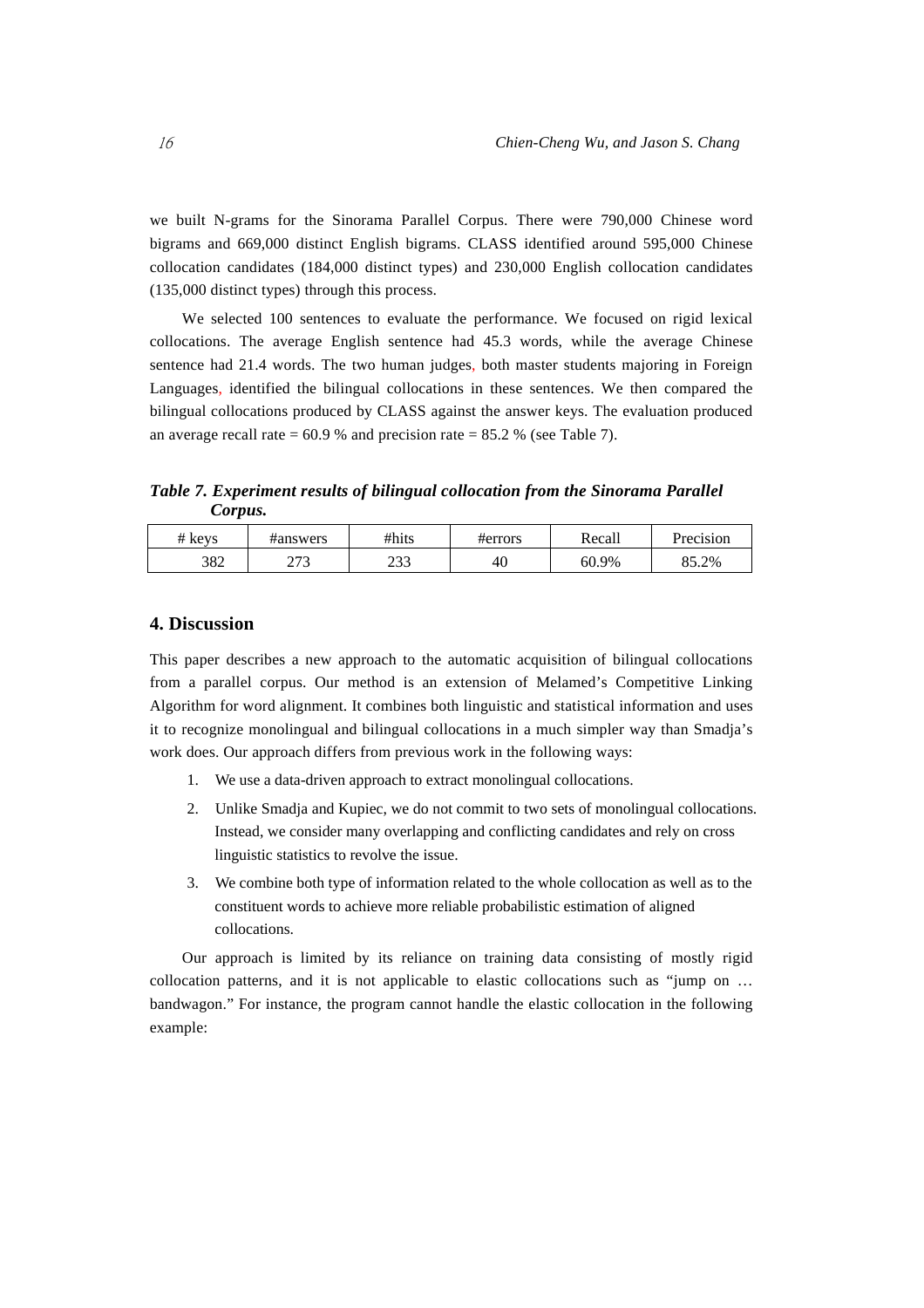### **Example 7**

台灣幸而趕搭了一程獲利豐厚的順風車,可以將目前剛要起步的馬來西 亞、中國大陸等國家遠拋身後。

Taiwan has had the good fortune to **jump on** this high-profit **bandwagon** and has been able to snatch a substantial lead over countries like Malaysia and mainland China, which have just started in this industry.

Source: Sinorama, 1996, Dec Issue Page 22, Stormy Waters for Taiwan's ICs

This limitation can be partially alleviated by matching nonconsecutive word sequences against existing lists of collocations for the two languages.

Another limitation has to do with bilingual collocations, which are not literal translations. For instance, "difficult and intractable" can not yet be handled by the program, because it is not a word for word translation of "桀傲不馴".

## **Example 8**

意思是說一個再怎麼**桀傲不馴**的人,都會有人有辦法制服他。

This saying means that no matter how **difficult and intractable** a person may seem, there will always be someone else who can cut him down to size.

Source: 1990/05 A Fierce Horse Ridden by a Fierce Rider

In the experiment, we found that this limitation may be partially solved by splitting the candidate list of bilingual collocations into two lists: one (NZ) with non-zero phrase translation probabilistic values and the other (ZE) with zero values. The two lists can then be sorted based on the LLR values. After extracting bilingual collocations from the NZ list, we could continue to go down the ZE list and select bilingual collocations that did not conflict with previously selection.

In the proposed method, we do no take advantage of the correspondence between POS patterns in one language with those in the other. Some linking mistakes seem to be avoidable if POS information is used. For example, the aligned collocation for "issue/**vb** visas/**nns**" is "簽證/**Na**", not "發/**VD** 簽證/**Na.**" However, the POS pattern "vb nn" appears to be more compatible with "VD Na" than with "Na."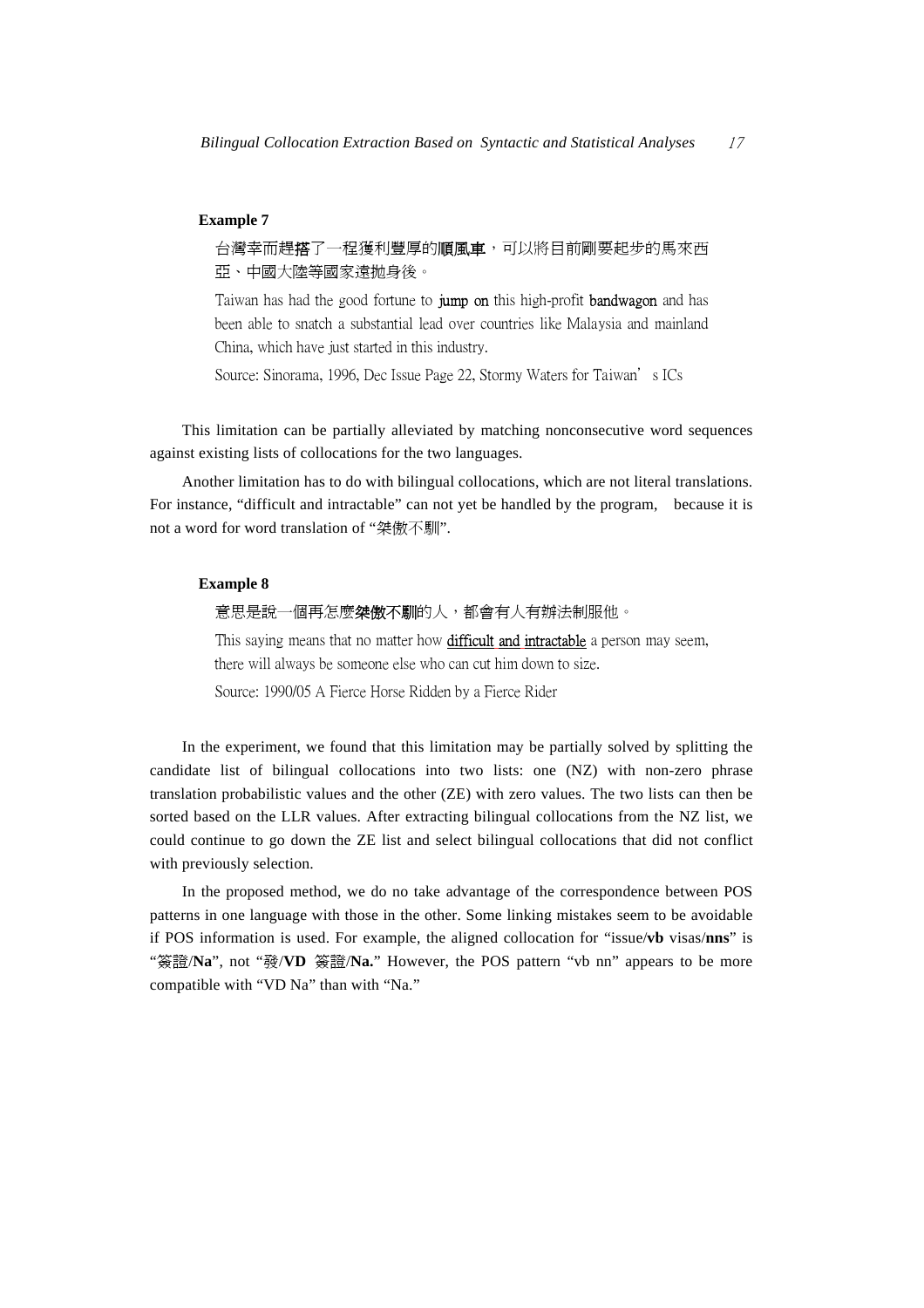## **Example 9**

一九七二年澳洲承認中共,中華民國即於此時與澳斷交。因為無正式邦 交,澳洲不能在台灣發簽證,而由澳洲駐香港的使館代辦,然後將簽證送 回台灣,簽證手續約需五天至一周。

The Republic of China broke relations with Australia in 1972, after the country recognized the Chinese Communists, and because of the lack of formal diplomatic relations, Australia felt it could not **issue visas** on Taiwan. Instead, they were handled through its consulate in Hong Kong and then sent back to Taiwan, the entire process requiring five days to a week to complete.

Source: 1990/04 Visas for Australia to Be Processed in Just 24 Hours

A number of mistakes are caused by erroneous word segments in the Chinese tagger. For instance, "大學及研究生出國期間" should be segmented as " 大學 / 及 / 研究生 / 出國 / 期間" but instead is segmented as "大學 / 及 / 研究 / 生出 / 國 / 期間 / 的 / 學業." Another major source of segmentation mistakes has to do with proper names and their transliterations. These name entities that are not included in the database are usually segmented into single Chinese characters. For instance, "...一書作者劉學銚指出..." is segmented as " ... / 一 / 書 / 作者 / 劉 / 學 / 銚 / 指出 / ...," while "...在匈牙利地區 建國的馬札爾人..." is segmented as "...在 / 匈牙利 / 地區 / 建國 / 的 / 馬 / 札 / 爾  $\neq \mathcal{L}$  / ...." Therefore, handling these name entities in a pre-process should be helpful to avoid segmenting mistakes and alignment difficulties.

## **5. Conclusion and Future Work**

In this paper, we have presented an algorithm that employs syntactic and statistical analyses to extract rigid bilingual collocations from a parallel corpus. Phrases matching the preferred patterns are extracted from aligned sentences in a parallel corpus. These phrases are subsequently matched up based on cross-linguistic statistical association. Statistical association between the whole collocations as well as words in the collocations is used jointly to link a collocation with its counterpart. We implemented the proposed method on a very large Chinese-English parallel corpus and obtained satisfactory results.

A number of interesting future directions suggest themselves. First, it would be interesting to see how effectively we can extend the method to longer and elastic collocations and to grammatical collocations. Second, bilingual collocations that are proper names and transliterations may need additional consideration. Third, it will be interesting to see if the performance can be improved using cross language correspondence between POS patterns.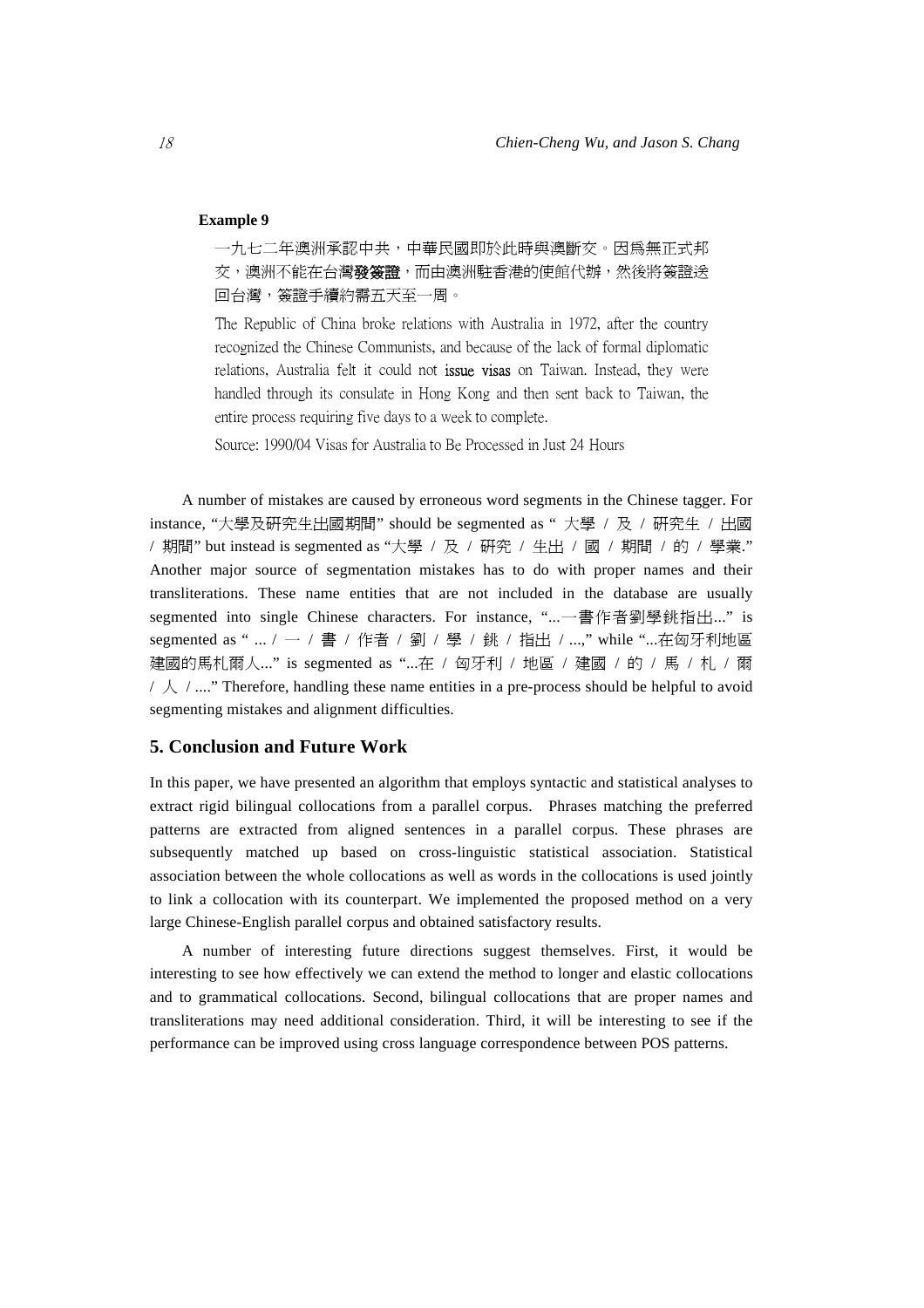## **References**

- Benson, Morton., Evelyn Benson, and Robert Ilson." The BBI Combinatory Dictionary of English: A Guide to Word Combinations. " *John Benjamins, Amsterdam, Netherlands,* 1986.
- Choueka, Y. "Looking for needles in a haystack", *RIAO, Conference on User-Oriented Context Based Text and Image Handling, Cambridge*, 1988, pp. 609-623.
- Choueka, Y.; Klein, and Neuwitz, E.. "Automatic retrieval of frequent idiomatic and collocational expressions in a large corpus." *Journal of the Association for Literary and Linguistic Computing*, 4(1), 1983, pp34-38.
- Church, K. W. and Hanks, P. "Word association norms, mutual information, and lexicography." *Computational Linguistics*, 16(1) , 1990, pp. 22-29.
- Dagan, I. and K. Church. "Termight: Identifying and translation technical terminology". In *Proc. of the 4th Conference on Applied Natural Language Processing (ANLP)*, 1994, pages 34-40.
- Dunning, T. "Accurate methods for the statistics of surprise and coincidence", *Computational Linguistics* 19:1, 1993, pp.61-75.
- Haruno, M., S. Ikehara, and T. Yamazaki. "Learning bilingual collocations by word-level sorting." *In Proc. of the 16th International Conference on Computational Linguistics (COLING '96)*, 1996, pp. 525-530.
- Huang, C.-R., K.-J. Chen, Y.-Y. Yang, "Character-based Collocation for Mandarin Chinese", *In Proc. of the 38th Annual Meeting of the Association for Computational Linguistics*, 2000, pp. 540-543.
- Inkpen, Diana Zaiu and Hirst, Graeme. "Acquiring collocations for lexical choice between near-synonyms." *In Proceedings of the Workshop on Unsupervised Lexical Acquisition, 40th Annual Meeting of the Association for Computational Lin- guistics (ACL 2002)*, 2002, pp. 67-76.
- Justeson, J.S. and Slava M. Katz. "Technical Terminology: some linguistic properties and an algorithm for identification in text." *Natural Language Engineering*, 1(1), 1995, pp. 9-27.
- Kupiec, Julian. "An algorithm for finding noun phrase correspondences in bilingual corpora." *In Proceedings of the 31st Annual Meeting of the Association for Computational Linguistics*, 1993, pp. 17-22.
- Lin, D. "Using collocation statistics in information extraction." *In Proc. of the Seventh Message Understanding Conference (MUC-7)*, 1998.
- Manning and H. Schutze. "Foundations of Statistical Natural Language Processing," C., MIT Press, 1999.
- Melamed, I. Dan. "A Word-to-Word Model of Translational Equivalence." *In Proceedings of the 35st Annual Meeting of the Association for Computational Linguistics*, 1997, pp 490-497.